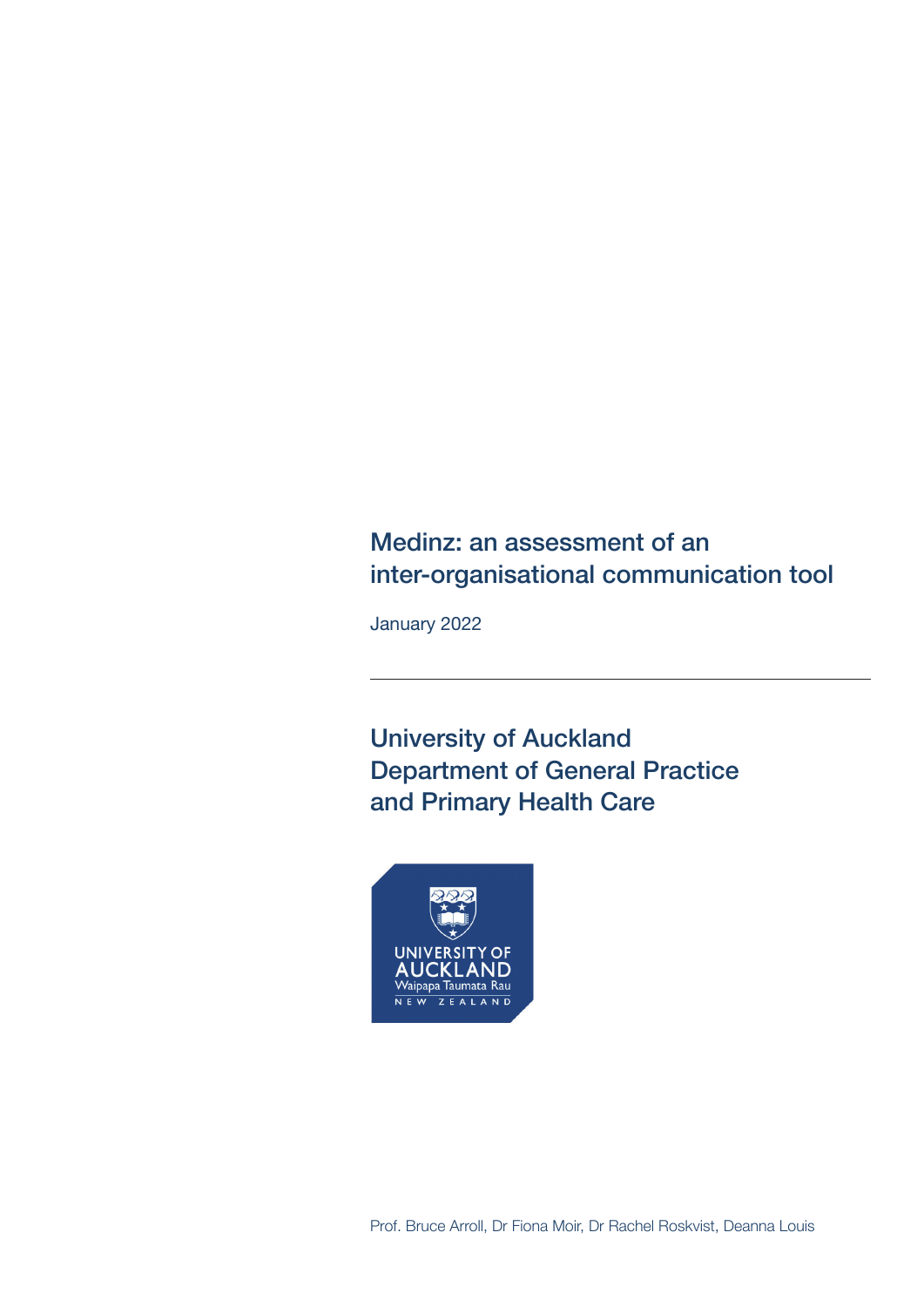# **Contents**

## Executive Summary

## Introduction

## 1. Context

- 1.1 Information overload
- 1.2 Need to know vs. nice to know
- 1.3 COVID-19

# 2. The significance of quality communication

## 3. Communication solutions

- 3.1 Flexible communication
- 3.2 Two-way communication

## 4. Medinz

- 4.1 Good governance
- 4.2 Testing the system
- 4.3 Stakeholder engagement
- 4.4 Positive user feedback

## 5. Limitations

- 6. Conclusions
- 7. Recommendations
- 8. Acknowledgements
- 9. Bibliography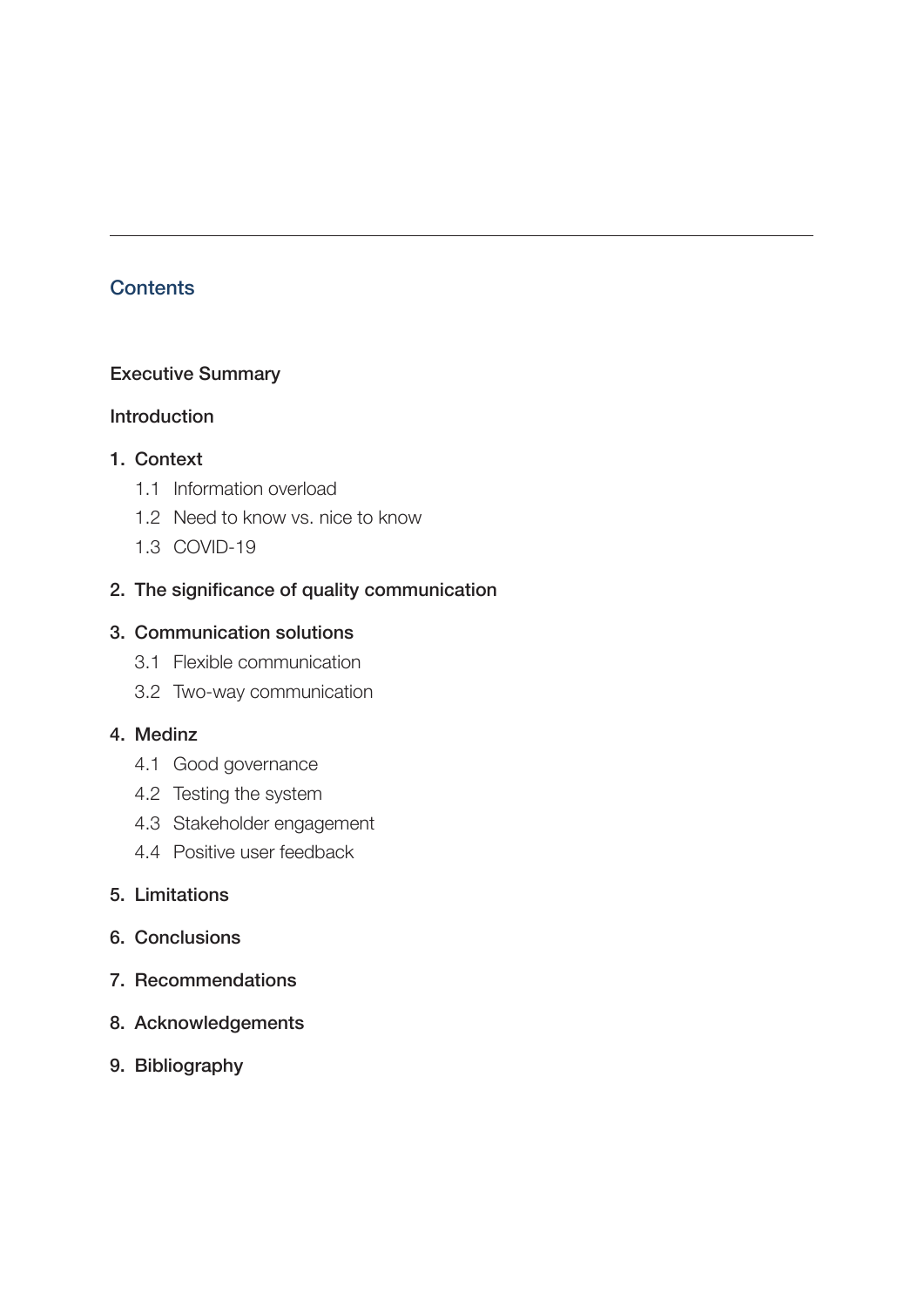# Executive Summary

The aim of this report is to describe the barriers and solutions to effective communication between New Zealand health authorities and primary care providers during an emergency. We offer recommendations for improving communication, and therefore patient and clinician safety and trust. As part of this work, we have assessed the effectiveness of Medinz, a cloud-based system offering synchronous (real-time) and asynchronous communication between health authorities and primary care providers.

Developed out of a collaboration between social enterprise organisation Healthpoint Ltd and Waitematā District Health Board (DHB) in 2016, Medinz has been in use across the Auckland region since August 2017. It is currently being rolled out in other areas of the North Island. In the Auckland region, Medinz has become the gold standard of emergency communication for primary care clinicians. Messages sent to providers in order to test the channel's efficacy garnered an 89% response rate from general practice.

In assessing available communication tools, we identified a number of barriers that challenge communication efforts between health authorities and medical practitioners. We found evidence of:

- Messaging overload for recipients (too much content from too many channels)
- Confusion for senders and receivers regarding message priority
- A lack of accountability for senders

The key features of Medinz which **minimise risk** are:

- Streamlined clinical information distribution: **fast and clear**
- Governance and accountability for senders: **valid and accurate**
- Message prioritisation: **urgent, important, timely, actionable**
- Primary care focus: **need to know vs nice to know**
- Cost-effective: **saves time and money**
- Two-way communication: **feedback and clarification pathways**
- Flexible delivery options: **synchronous and/or asynchronous**
- Reliable execution: **secure**

We conclude with a recommendation to implement Medinz, or similar singlechannel systems, across the primary health sector. Informed by robust operational and governance criteria, Medinz is a trusted communication tool that can deliver and ensure clear, consistent, and credible communication and has the potential to be used around and beyond New Zealand.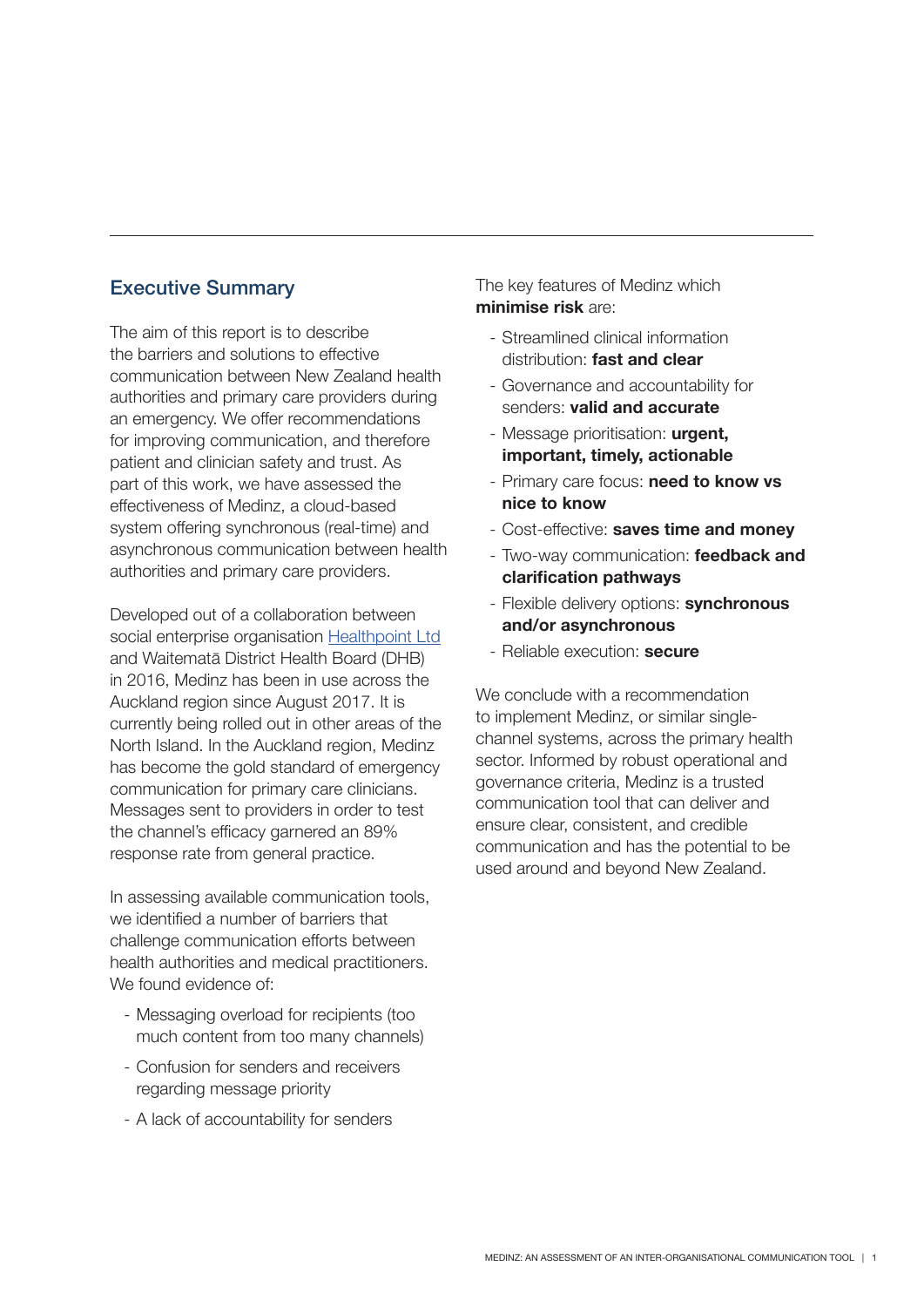## **Introduction**

In this report, we describe the key communication barriers facing New Zealand healthcare authorities such as Primary Health Organisations (PHOs), District Health Boards (DHBs) and primary care providers (e.g., GPs, clinicians, midwives, pharmacies, laboratory sector) and suggest potential solutions.

Based on feedback provided by users in Auckland and around the North Island, we find that the communication tool Medinz not only addresses but overcomes many of these barriers.

## **1. Context**

In an emergency, effective and timely communication is crucial for facilitating an appropriate response. In public health emergencies, primary care providers act as first responders and trusted sources of information for the general public (Baseman et al. 2013, as cited in Kearsley & Duffy 2020). However, the ability of the primary care sector to respond to an emergency and thus uphold patient safety is limited by the quality of communication its providers receive.

The "quality of communication" is not just about the content of the message; it also includes the way the message is delivered (the "format") and how reliable that delivery system is (the "system characteristics") (Revere et al., 2011, as cited in Glatman Freedman et al., 2020). As identified in the literature, the inadequacy of existing communication channels has significant implications for patient safety.

## *1.1 Information overload*

Many clinicians report they feel overwhelmed by the volume of public health messages sent to them (Staes et al., 2011, as cited in Taber et al., 2021), and their ability to recall the message content diminishes with every additional message received (Baseman et al. 2013, as cited in Kearsley & Duffy 2020).

While organisations can easily deliver messages into the inboxes of healthcare providers, they cannot reliably measure how (or if) recipients understand or engage with the messages. Information that is either unclear or goes unread fails to assist clinicians and their patients. To improve sector-wide communication, the quantity of information must decrease while the quality of information must increase.

One of the problems with existing public health emergency communication is that information comes from many sources (e.g. government, funders, PHOs, professional bodies) and is delivered across many channels (e.g., websites, mailing lists, SMS alerts, faxes).

As the number of communication channels increases, so does the potential for delivering conflicting or inaccurate information (Revere et al., 2011, as cited in Glatman Freedman et al., 2020). Therefore, streamlining communication through a single channel can reduce the risk of poor quality communication. In the Auckland metro region alone, there are three District Health Boards (DHBs) and eight Primary Health Organisations (PHOs), providing ample opportunity for conflicting messages.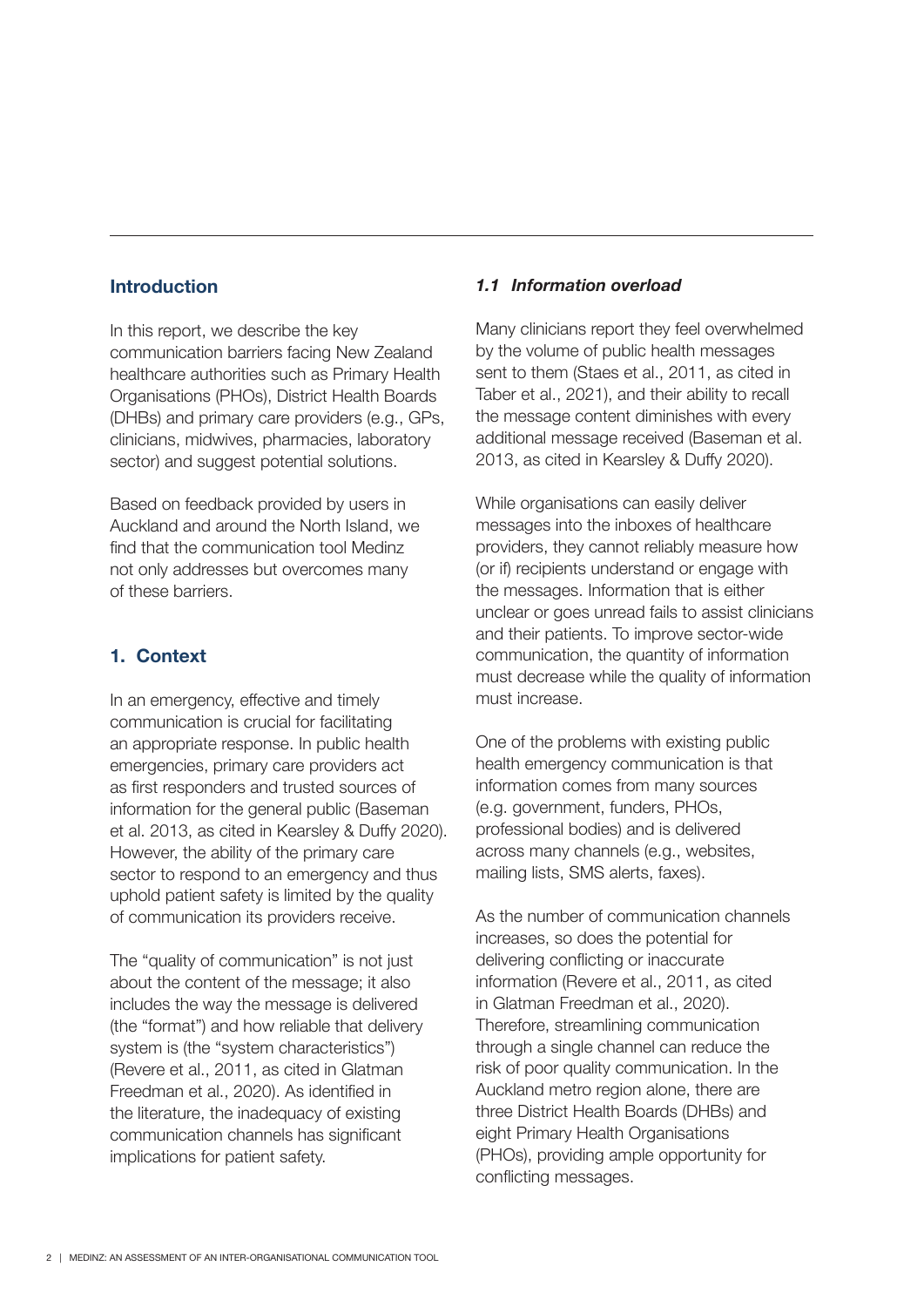A collective commitment to a unified solution is required to avoid "information chaos" — information scattered across multiple channels that is redundant or conflicting. Information chaos may impair situational awareness and increase mental workload (Beasley et al., 2011, as cited in Steinkamp et al., 2021).

## *1.2 Need to know vs nice to know*

The task of deciphering the priority of different messages usually falls to the recipient. Widely accepted signals of high priority, such as all-caps email subject lines, use of exclamation marks, and keywords such as "action required" or "urgent" are largely unregulated. The result? Both clinically relevant and irrelevant messages can command the same attention in clinicians' inboxes.

Email is a preferred method of communication for public health (Khan et al., 2017; Revere et al., 2015; Revere et al., 2014), but it also has some shortcomings. For example, mailing lists that require providers to "opt-in" may not reach everyone in the sector; these mailing lists are often plagued by bounced messages and outdated contact details (Baseman et al., 2016). In addition, although email has the capability for two-way communication, the anonymity of "do-not-reply" addresses leaves clinicians unable to seek clarification. Within this context, health authorities cannot be confident that emergency messages have been disseminated, received, or understood by all providers.

At times, the media publish news before clinicians have received appropriate updates (Kunin et al., 2015). An essential part of

the trust relationship between patient and provider is an expectation that providers have the necessary expertise to provide appropriate care. But if the communication of information to health providers is not timely, practitioners may be unaware of recent developments and advice and may feel ill-equipped during a patient consultation.

Staff shortages, the rapid emergence of new research, and ongoing pandemic updates have further exacerbated the experience of "time poverty" across the sector.

To help overcome these barriers — from unreliable delivery systems to unnecessary or unclear messages — communication within and across the primary health sector must be streamlined, comprehensive, and relevant. This enables critical information to rise above the noise and prompt a timely and appropriate response.

## *1.3 COVID-19*

The COVID-19 pandemic has highlighted shortfalls in emergency communication systems. Repetitive messaging about continuously updated guidelines has exacerbated "messaging fatigue" (Koh et al., 2020). Since it emerged as a pandemic in 2020, COVID-19 has dominated all media (Hong & Kim, 2020), and many clinicians have become desensitised to receiving multiple updates.

In addition, contradictory messages from various groups and individuals amidst the pandemic can help undermine the credibility of authorities. Therefore, widespread misinformation necessitates a unified response from the health sector. If individual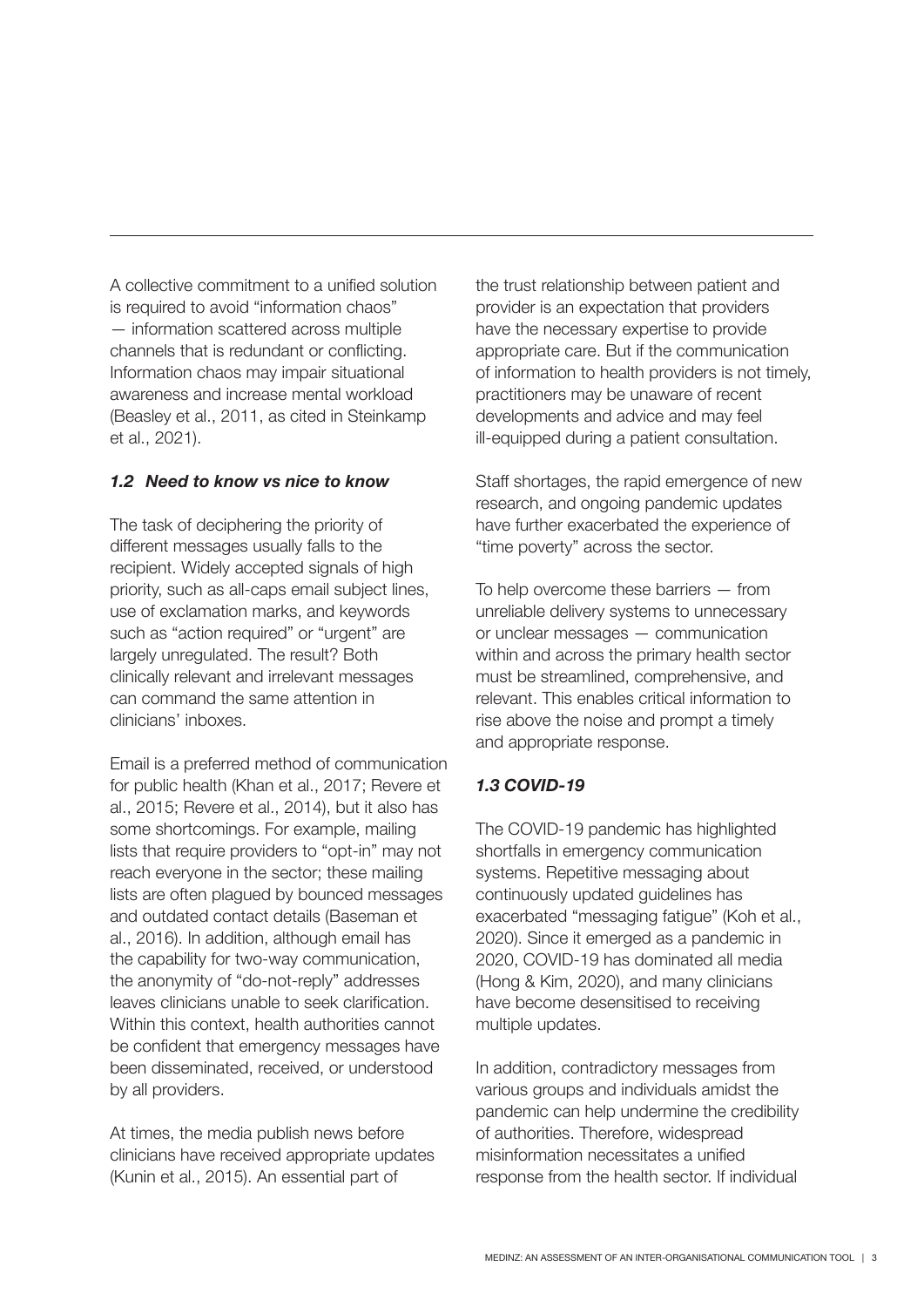primary care providers deviate from the latest governmental guidance, public confusion increases and levels of trust in authority figures can fall.

The harmful effects of information overload and poor communication on the public in the pandemic setting has been discussed in the literature. However, it is unclear whether we can extend the conclusions drawn about the general public to the health care provider population. Providers may have more knowledge about where to seek relevant and reliable information, but they remain limited by time constraints and heavy workloads.

## **2. The significance of quality communication**

To our knowledge, there has been no evaluation of public health emergency response and preparedness communication systems in New Zealand. Given the importance of quality communication to primary care providers during a public health emergency, it is imperative that communication systems are optimised.

Poor communication from health authorities to providers increases the burden on already stretched healthcare workers. Currently, it is up to the providers themselves to prioritise relevant messages from a seemingly bottomless inbox. Poor communication to providers also limits the quality of care they can offer patients. A lack of clear, consistent messaging from those in positions of authority increases confusion amongst providers, which in turn can create confusion for patients seeking health information from clinicians.

## **3. Communication solutions**

Clinicians want information that is clear, actionable, and locally relevant (Aakre et al., 2019). This has become especially important during the COVID-19 pandemic, where quidelines often differ by region and are updated frequently. This climate of changeability underscores the value of a streamlined and robust communication channel that delivers key information in a format that aligns with the needs of the users.

## *3.1 Flexible communication*

**Synchronous** communication channels involve information exchange in real-time; telephone and video calls are synchronous. While they enable concerns to be instantly addressed and clarified, synchronous communication channels do not always allow clinicians to easily refer back to the original information source. For example, recalling the content of a phone conversation relies on the clinicians' memory whereas, in recalling email content, the clinician can re-open the email to supplement memory gaps. In addition, synchronous communication is inherently interruptive, and these interruptions can hinder healthcare providers' productivity. (Coiera, 2006)

**Asynchronous** forms of communication, such as email, SMS alerts, and website content, may enable clinicians to seek information in their own time rather than interrupting their workflow (Coiera, 2006). However, a drawback of asynchronous communication is the challenge for senders to ensure their messages have been received in a timely manner. For example, updated guidelines could sit on a webpage for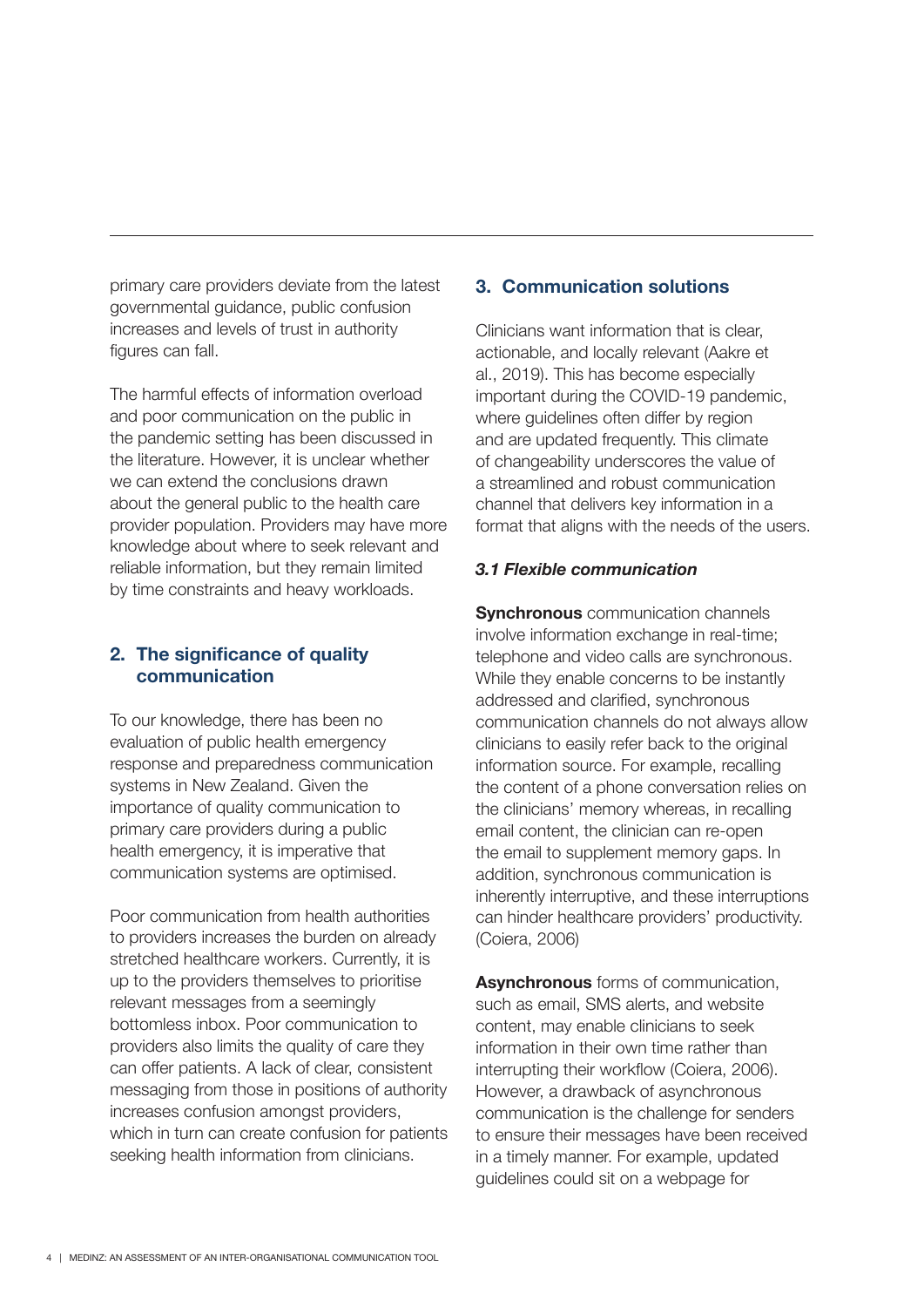any length of time before being seen by a clinician. While organisations can track page views, they cannot measure how widely those views are shared across the provider population.

Neither the synchronous nor asynchronous modes are sufficient to create a robust system. The agility and traceability of synchronous messages, in combination with the time flexibility and information fixity of asynchronous messages, can produce a higher quality of communication than either form in isolation. In addition, while interruptions can negatively impact workflow, they may be necessary to enforce rapid changes to practice in an emergency context.

Regardless of the channel — SMS alert, fax, or phone call — resilient emergency communication tools must be impervious to system failures, such as power outages or crises that occur outside of normal business hours.

## *3.2 Two-way communication*

A clear channel for communicating is essential to ensuring primary care practitioners feel they can confidently act on the information they receive. It is also important that providers can offer feedback and information — including at-the-coalface updates to help health authorities better understand and respond in real-time to unfolding emergencies.

This kind of two-way system provides health authorities with information (e.g., questions, concerns, praise, and surveillance) that means they can continuously improve communication with primary care providers.

Finally, a transparent communication channel that allows organisations to see messages sent to providers from other organisations can help reduce the level and impact of redundant and conflicting messaging.

All these solutions share a single truth: Interorganisational coordination is the key to minimising or preventing information chaos.

# **4. Medinz**

As noted previously, Medinz is a cloud-based system for communication between health authorities and primary care providers that features synchronous and asynchronous means of communication.

Our report finds that, during critical events such as a pandemic, Medinz can overcome communication barriers across the primary care sector.

## **How does Medinz work?**

Medinz messages are sent directly to users via email, SMS alerts and fax. The method and timing of delivery depend on how a message is categorised by the author, in accordance with Medinz publishing guidelines.

The following table (Table 1) describes these guidelines and provides examples of messages that might be assigned to each priority category. Screenshots of real messages sent through Medinz at each priority category follow the table.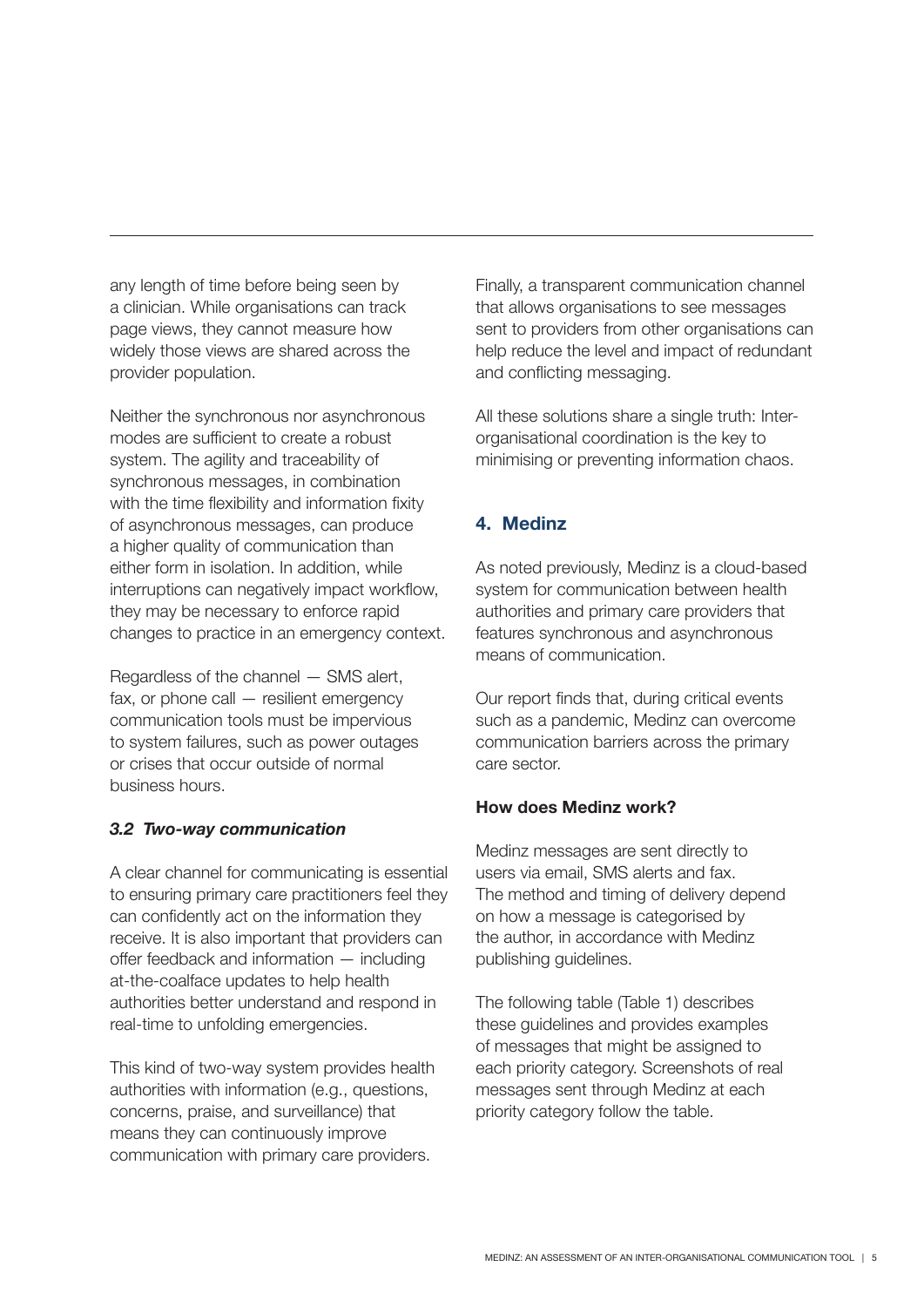|  |  | <b>Table 1: Message Categories</b> |
|--|--|------------------------------------|
|--|--|------------------------------------|

| <b>Message Type</b>                       | <b>Scheduling</b>                                                                            | <b>Delivery Method</b>                  | <b>Example</b>                                                                           |
|-------------------------------------------|----------------------------------------------------------------------------------------------|-----------------------------------------|------------------------------------------------------------------------------------------|
| <b>Critical</b>                           | <b>IMMEDIATELY</b><br>Sent 5 minutes after<br>being published<br>on the Medinz<br>dashboard. | All methods (fax,<br>email, and/or SMS) | North Shore<br>Hospital ED closed<br>due to flooding,<br>divert patients to<br>other EDs |
| <b>Urgent</b>                             | <b>DAILY</b><br>Released at either<br>7:30AM or 12PM                                         | Email or SMS<br>(user choice)           | <b>Auckland Regional</b><br>HealthPathways:<br>pathway updates                           |
| <b>Routine</b>                            | <b>WEEKLY</b><br>Single collated<br>message at<br>10AM on Tuesday<br>mornings                | Email (users can<br>opt-out)            | <b>Auckland Regional</b><br>HealthPathways:<br>pathway updates                           |
| <b>Professional</b><br><b>Development</b> | <b>WEEKLY</b><br>Single collated<br>message at 10AM<br>on Thursday<br>mornings               | Email (users can<br>opt-out)            | Auckland DHB is<br>hosting an open<br>evening: "Women's<br>Health": on<br>15/10/21       |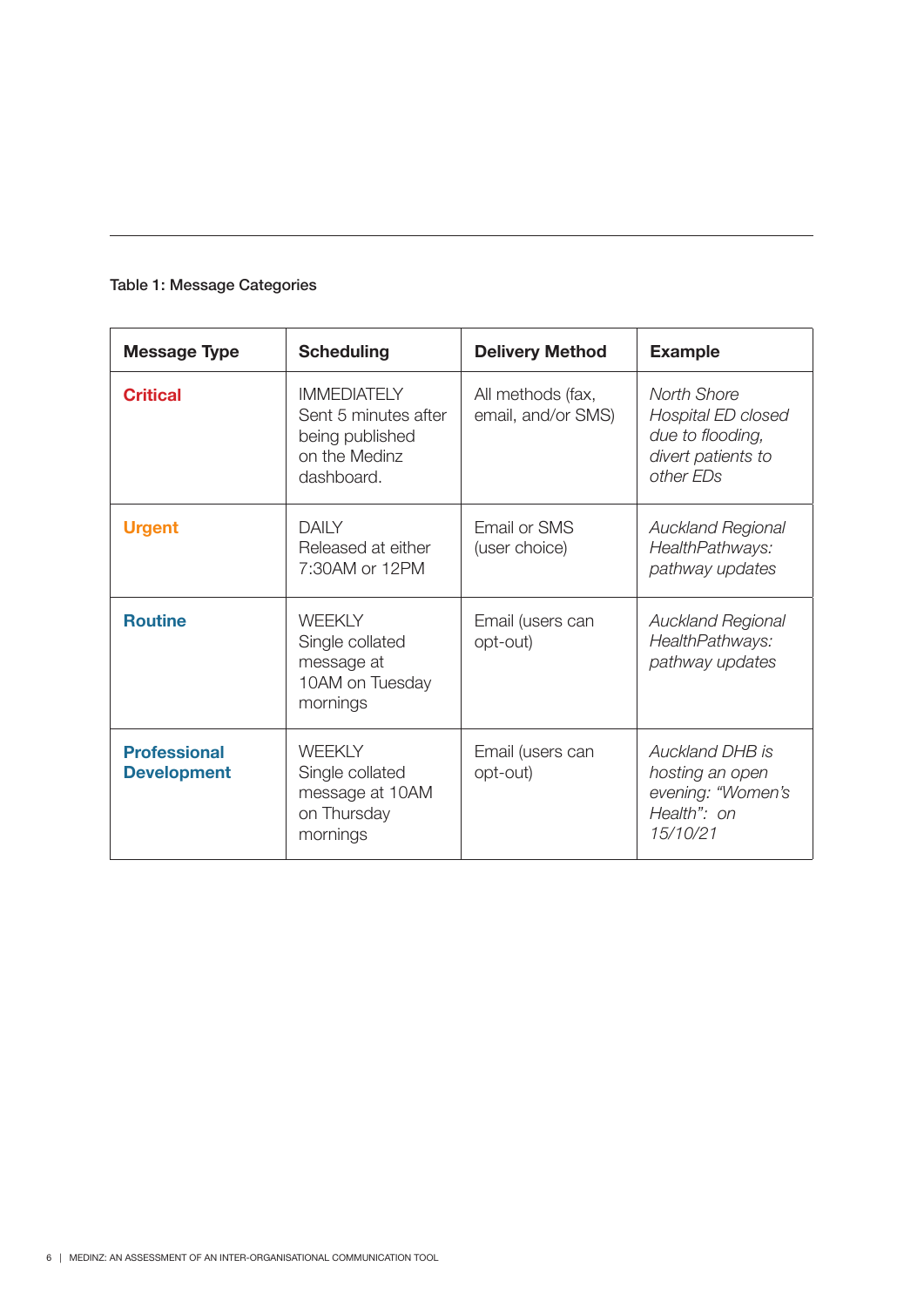## **4.1 Good governance**

In addition to providing senders with clear categories for prioritising messages, Medinz publishing guidelines require every message to list an author and a contact email address to facilitate two-way functionality and create accountability for organisations. The contact email must be for an individual as opposed to a generic account from the organisation. Thus, message senders are accountable for the quantity and quality of content they disseminate.

## **Critical messages**

"Critical" messages are defined as containing information that may impact a health professional's discussion with their next patient. For example, a "critical" message would be used in the case of a natural disaster such as a tsunami. Medinz users receive "critical" messages via all the contact channels they have provided (e.g., fax, email, SMS alerts) to ensure failsafe coverage when some delivery methods may be compromised by power outages or staff being off-site.

## Table 1: Message Categories

C DASHROARD

## Spark related incident impacting the CONNECTED HEALTH network

#### CRITICAL

There is a Spark related incident impacting the CONNECTED HEALTH network and as such there is a delay in the delivery of documents via HealthLink.

The following documents will not be delivered until the issue is resolved:-

- Soprano Medical Documents
- Maternity Records
- Mental Health Service
- Soprano Medical Templates
- Endoscopy Service
- Cardiology Service
- Radiology Service
- Newborn Service
- · Histology Cytology Reports
- Centricity Cardio Workflow
- Prosolv Reports



Was this useful?  $\mathbf{10} \times \mathbf{10}$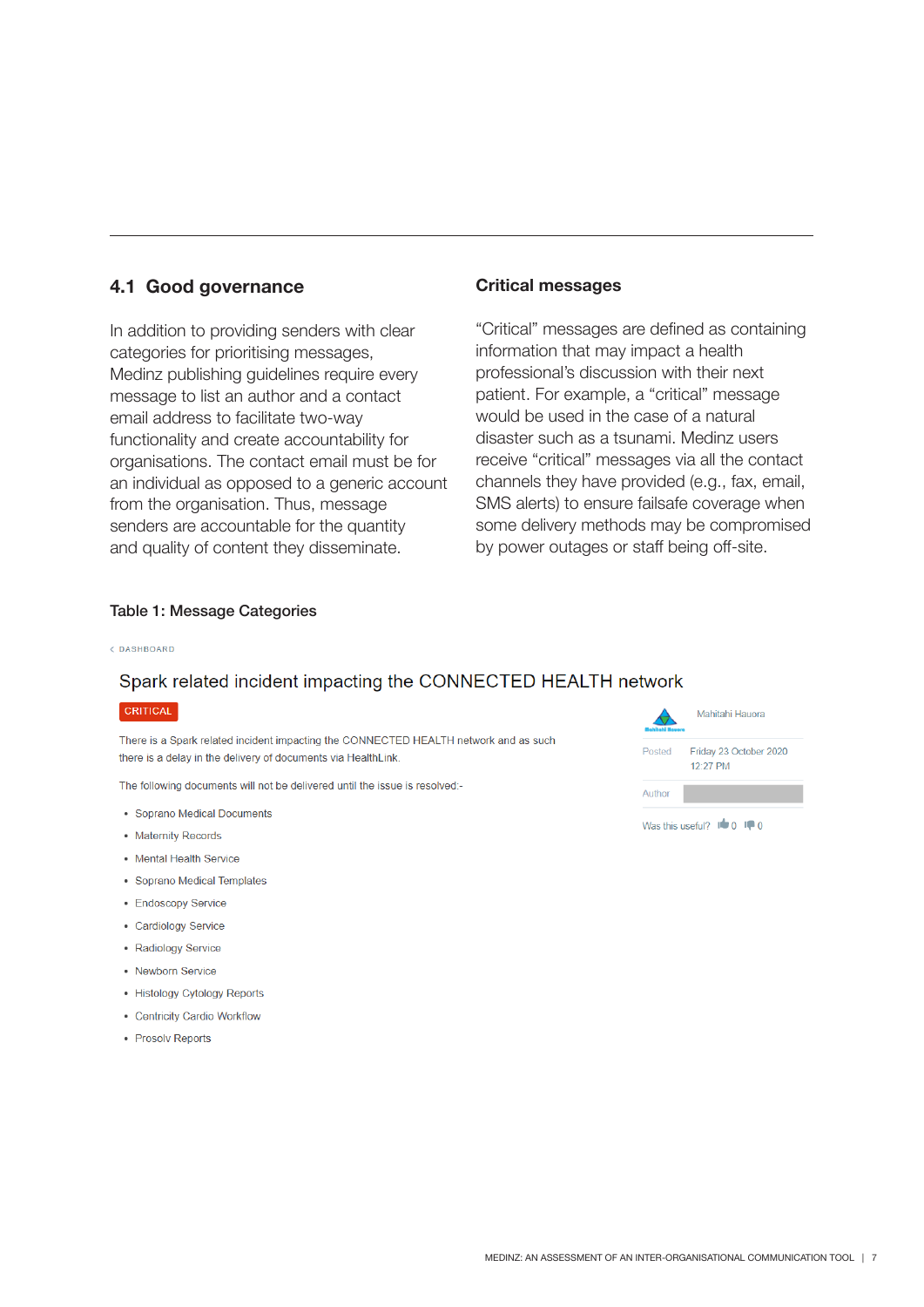## **Urgent messages**

Messages assigned as "urgent" are considered important for a health professional to know about within 24 hours. These messages are sent by email or SMS alert depending on user-indicated preference. "Urgent" messages are published to the online dashboard immediately and then collated and disseminated either at 7.30am or 12pm. Collating messages minimises interruptions to providers' workflow and takes up less space in their inboxes.

## Image 2: Example Urgent Message

## Heightened suicide risk in vulnerable populations

#### URGENT

A -year-old female from school died from suspected suicide on

The fast dissemination of this kind of news via social media adds to the risk of contagion and further suicide attempts by vulnerable young people.

Please keep this in mind during your daily dealings with patients of this demographic and follow normal referral processes to mental health services where appropriate.

For non-acute situations, consider using the Need to Talk option - free call or text 1737.

See: HealthPathways - Suicide Prevention in Youth and Youth Mental Health Counselling and Therapy.

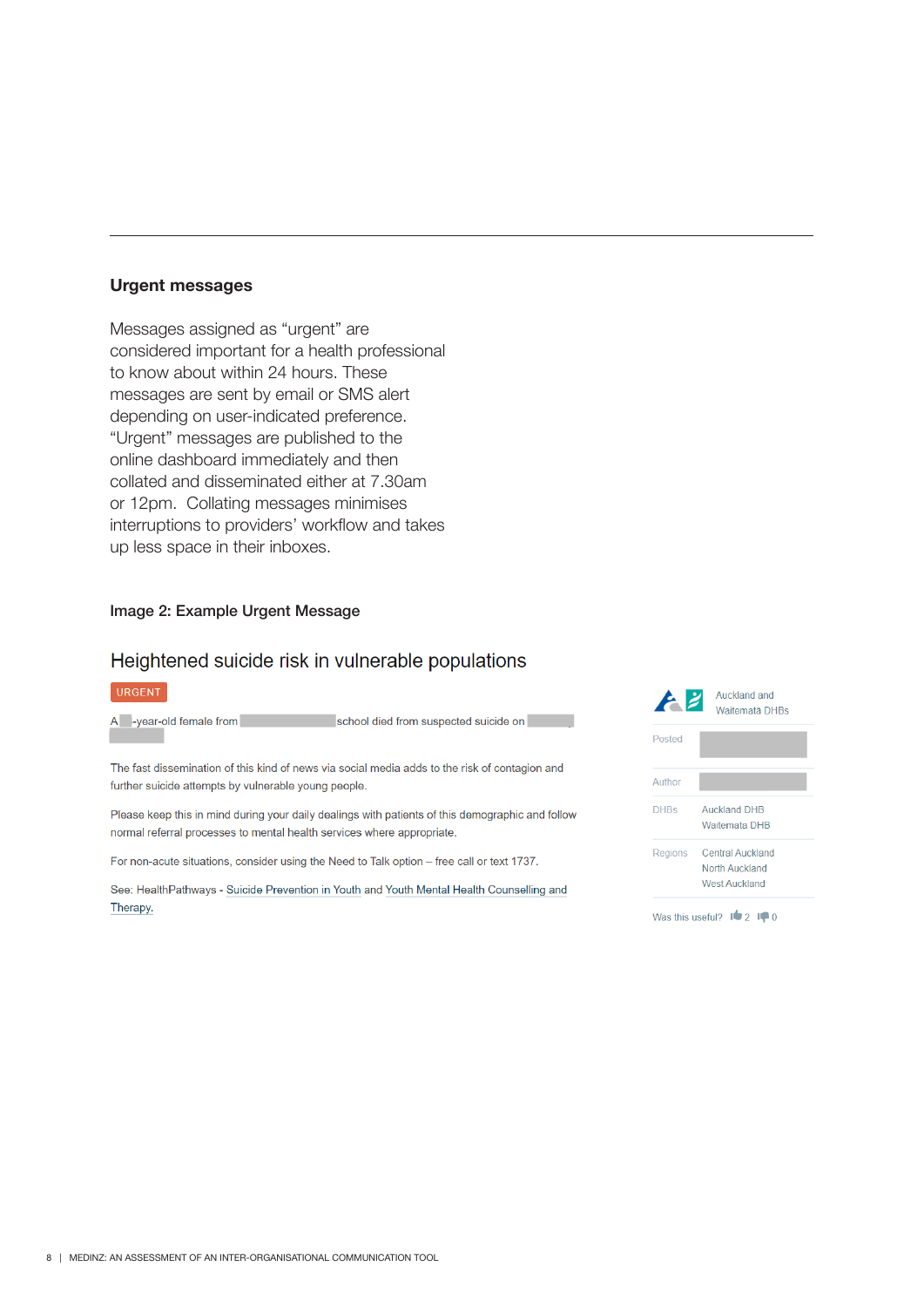## **Routine messages**

"Routine" messages have replaced GP newsletters and convey clinically relevant information that is not considered timecritical. Messages in the "routine" category are published directly to the online dashboard and then collated and sent out weekly as a single email. Recognising the relatively low priority of these messages, the Medinz system allows users to opt out of routine messages.

### Image 3: Example Routine Message

## Auckland Regional HealthPathways: pathway updates

#### ROUTINE

#### 1. COVID-19 vaccination information

Updated to include information about obtaining proof of COVID-19 vaccination for travel. See also COVID-19 Vaccination Preparation and Aftercare for information on COVID-19 vaccination catch-ups for people who have received a first dose overseas.

#### 2.COVID-19 impact on clinical care

A clinical editor's note has been added to this and other relevant pathways to highlight the rare, vaccine-induced Thrombosis with Thrombocytopenia (VITT) which may be encountered in arriving travellers who have been vaccinated overseas with other vaccine types. Heparin and Enoxaparin are contraindicated in VITT.

#### 3. Gallstones

Adjusted to clarify the role of POAC. POAC can be initiated for:

- extended observation time that may be required to achieve pain relief
- · clinical review if pain has settled but recurs in the acute episode
- · ultrasound scan if pain recurs or if there are markedly abnormal LFTs on investigation (even if the pain has settled).

#### 4. Dyspepsia and heartburn/ GORD

The treatment of H Pylori has been updated. GPs should be aware of red flags and risk factors associated with gastric cancer. See also some recently localised pathways:

- child with a limp
- ectropion and entropion
- · eyelid lesions

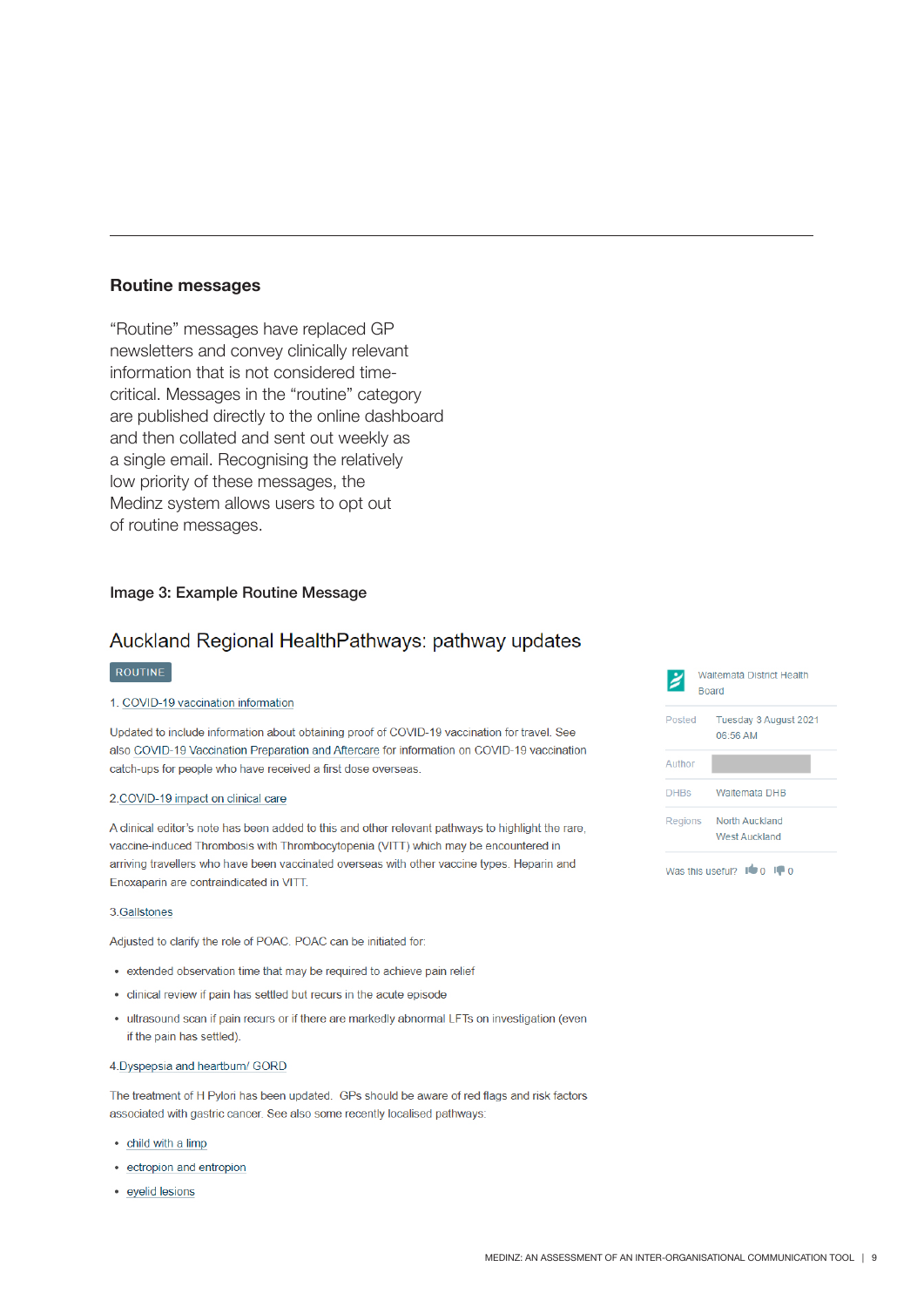## **Professional development messages**

Medinz also allows for messages which promote upcoming, continued education opportunities. Like the "routine" messages, "professional development" messages are collated as a weekly email that users can opt out of receiving.

The Medinz online message repository provides an asynchronous platform where messages are published and available for clinicians to access at any time. Messages are displayed on the dashboard for a predetermined period and then archived. Clinicians can use a search function to find archived messages should they wish to refer to them.

To optimise navigation, the dashboard is organised by priority, ensuring critical messages are published in red at the top of the screen. The online repository is accessible via the Medinz website and various practice management systems (e.g., Medtech). The message repository reduces the "scattergun" approach to dissemination by collating all clinically relevant information in a single online location.

Users can provide feedback through a freetext box on the website, by using thumbs-up/ thumbs-down rating buttons, or by contacting the message author directly. The integration of direct feedback pathways also allows for surveillance, such as checking vaccine stock across general practices or identifying pharmacies that have lost power during a storm.

## **4.2 Testing the system**

Medinz was put to the test with a series of trials to determine its efficacy in an emergency. Test messages were first used by DHBs in November 2017 and then by PHOs in May 2019.

Of the 289 general practices that received the PHO test messages, 89% responded — 79% within two hours — which we consider a very high response rate for the sector.

Testing was repeated in November 2019, this time outside of office hours on a Saturday afternoon, allowing organisations to build a picture of the coverage their messages could have in the event of an after-hours emergency.

Responses varied across different PHOs, from 81% to 100% One PHO, Comprehensive Care, achieved a 100% response rate for their practices.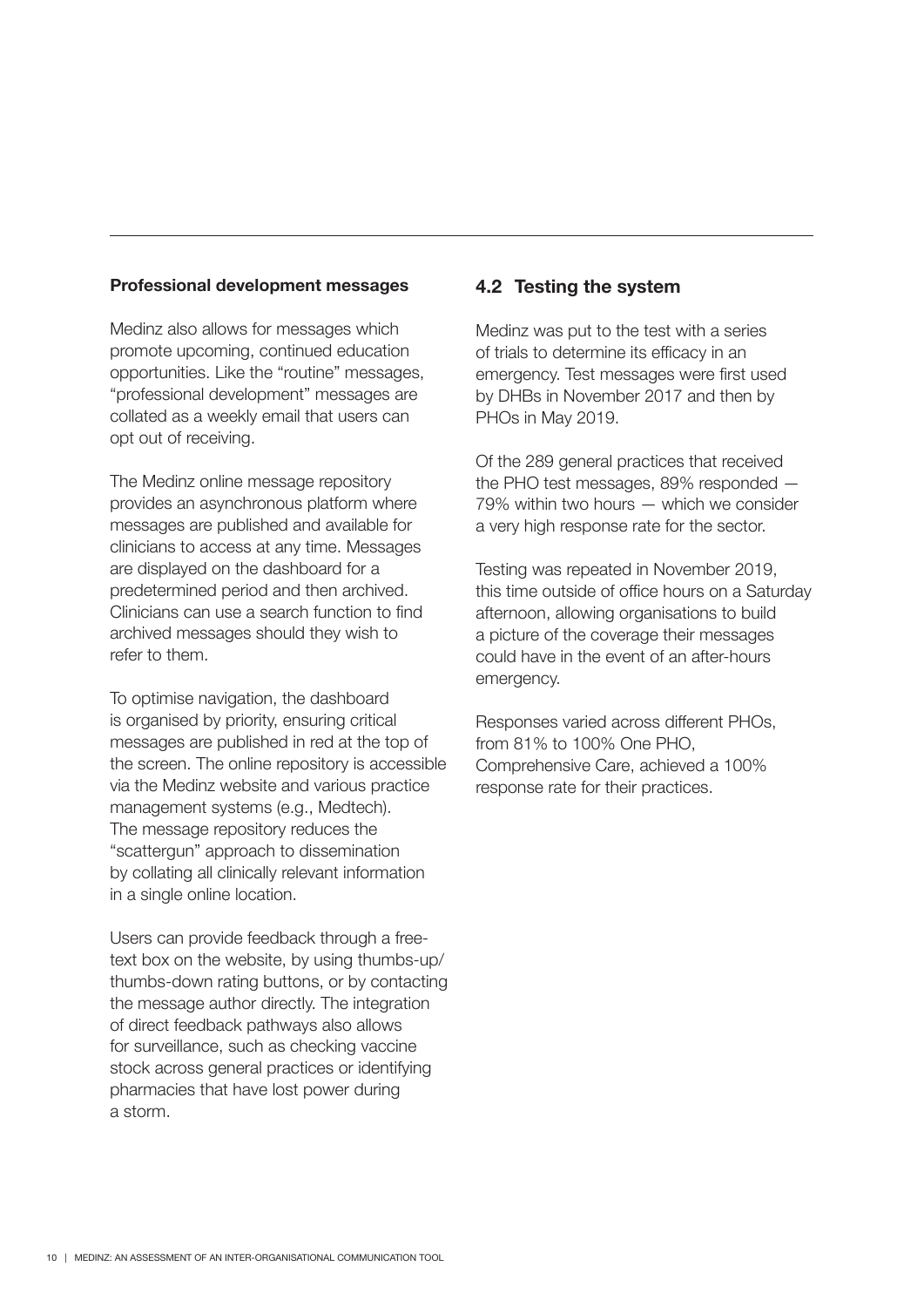### Image 4: Example Test Message

# This is a Regional Emergency DRILL for General Practices - your response is required by 4.30pm TODAY.

### CRITICAL

\*\* THIS IS A TEST MESSAGE. RESPONSE REQUIRED BY 4.30PM TODAY\*\*

The Medinz emergency communication system is being tested 'out of hours' as emergencies don't always happen during work hours.

Please acknowledge receipt of this message by responding as soon as possible by 4:30pm today, with answers to the three questions below:

- 1. What is your practice name?
- 2. What is your role? e.g. GP / Nurse / Admin
- 3. In a real emergency situation, could you get to your practice within 1 hour to assist if required? Yes or No.

#### Example of a reply:

- 1. Practice ABC
- 2. Nurse
- 3. Yes

#### You may respond by:

- Sending an email to Emergency@alliancehealth.org.nz
- . Using the 'Respond to this message' function at the bottom of this email

| <b>OO ALLIANCE</b>              |  |  |  |  |
|---------------------------------|--|--|--|--|
| <b>ON HEALTH+</b>               |  |  |  |  |
| Inspiring Health Transformation |  |  |  |  |

Alliance Health +

Author

Posted Saturday 2 November 2019 02:26 PM

Was this useful?  $\mathbf{I} \bullet \mathbf{0}$   $\mathbf{I} \bullet \mathbf{0}$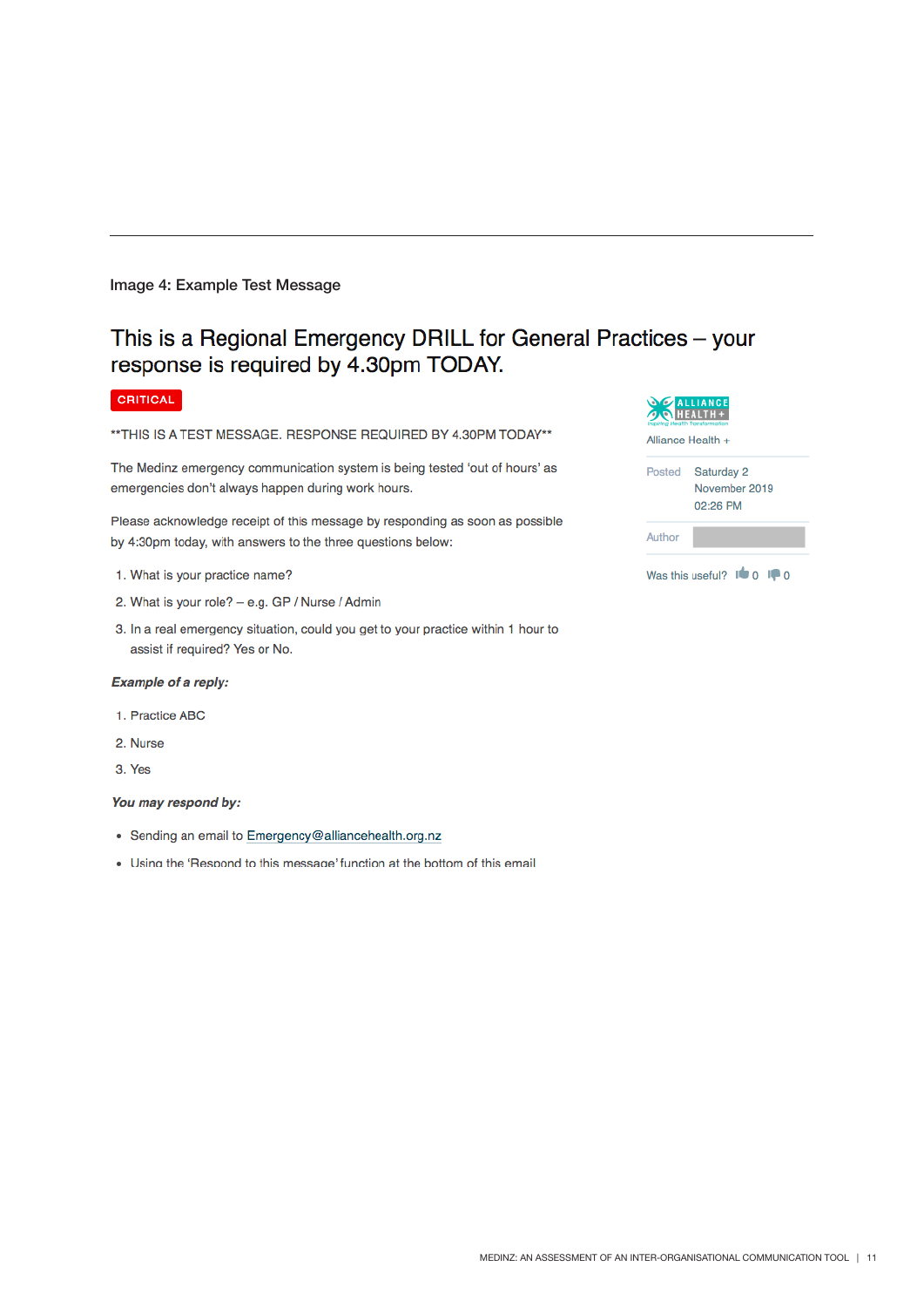|  |  | Table 2: Test Message Results Wednesday 15 May 2019, 10AM |
|--|--|-----------------------------------------------------------|
|--|--|-----------------------------------------------------------|

| <b>PHO</b>                | <b>Number of Practices</b> | % Practices Responded |
|---------------------------|----------------------------|-----------------------|
| Alliance Health $+$       | 34                         | 82%                   |
| <b>Auckland PHO</b>       | 24                         | 83%                   |
| Comprehensive Care        | 41                         | 95%                   |
| East Health               | 20                         | 95%                   |
| National Hauora Coalition | No message sent            |                       |
| ProCare                   | 170                        | 89%                   |
| <b>Total/Average</b>      | 289                        | 89%                   |

# Table 3: Test Message Results Saturday 2 November 2019, 2:30PM

| <b>PHO</b>                | <b>Number of Practices</b> | % Practices Responded |
|---------------------------|----------------------------|-----------------------|
| Alliance Health $+$       | 36                         | 81%                   |
| <b>Auckland PHO</b>       | Data not available         | Data not available    |
| Comprehensive Care        | 41                         | 100%                  |
| East Health               | Data not available         | Data not available    |
| National Hauora Coalition | Data not available         | Data not available    |
| ProCare                   | 170                        | 82%                   |
| <b>Total/Average</b>      | 247                        | 88%                   |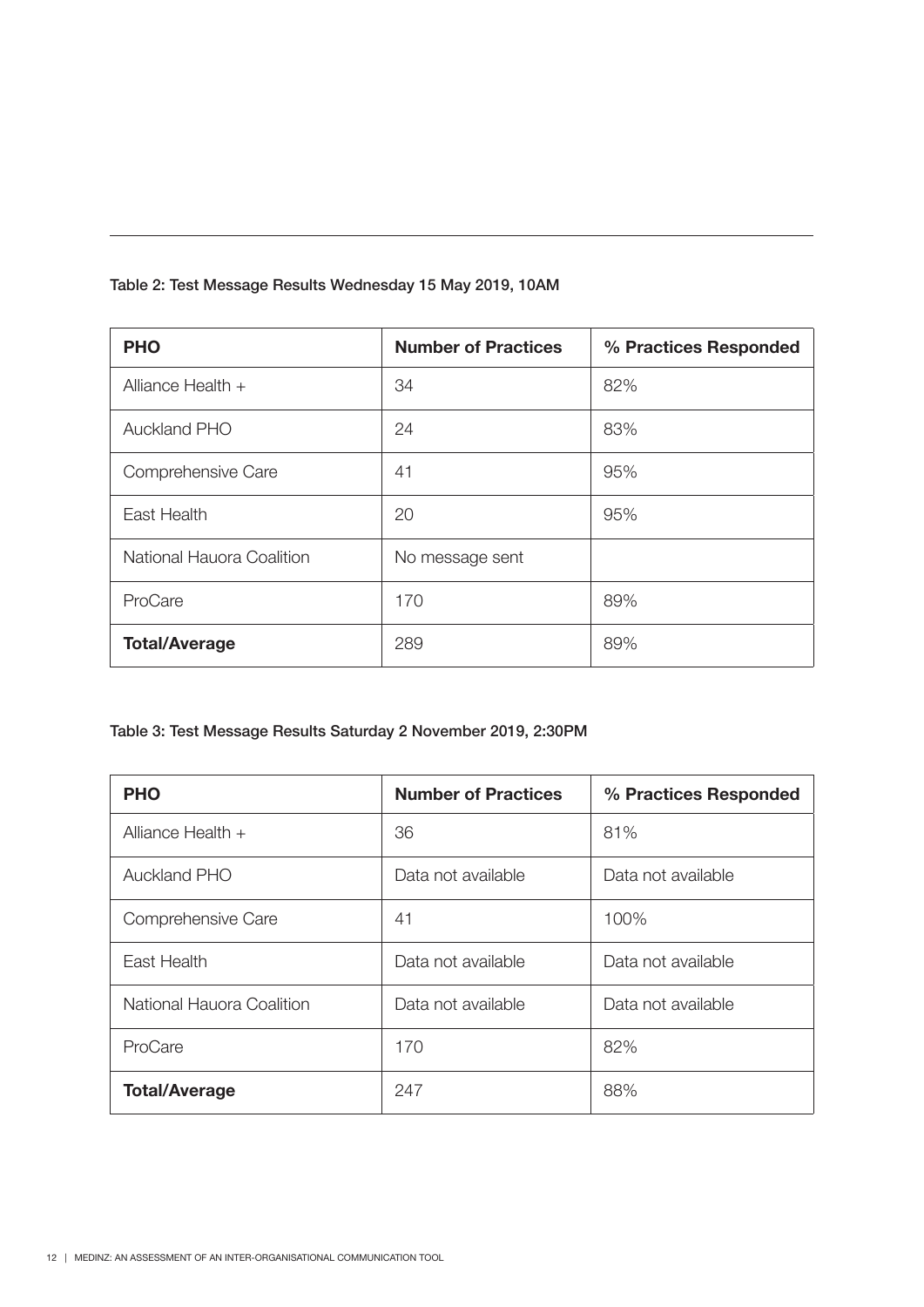# **4.3 Stakeholder engagement**

A wide range of stakeholders was engaged in the development of Medinz. Over 40 workshops were held, and over 50 general practitioners engaged in the process. Bringing primary care stakeholders on board from the early iterations of Medinz has allowed for the creation of a tool uniquely targeted to the sector.

In 2021, we surveyed health providers who use Medinz about their comparative communication experiences before and after Medinz was implemented.

## **4.4 Positive user feedback**

Before the implementation of Medinz, many primary care providers were overwhelmed by communication. As the following comments make clear, providers felt there was simply too much information coming in for them to manage.

 "…every Tom, Dick and Harry wanted to send stuff to GPs. What they didn't realise was that the poor GP was absolutely getting swamped with information".

 "They only saw the information they were sending out, but at the receivers' end, we were getting messages from all over the show."

In addition to information overload, providers reported that a range of factors contributed to communication. One of these factors was a difference in what health authorities and primary care providers considered "important" information.

 "Everyone thought their information was the most important information that GPs needed, which was often not correct. It was the information that *they* thought was important rather than what general practice actually needed."

The introduction of Medinz helped health authorities communicate with providers using a consistent definition of "priority" for all messages.

Another issue with the system prior to Medinz was its limitations for emergency communication. Pre-Medinz systems such as fax "only worked in office hours between 8.30am and 5pm, Monday to Friday".

PHOs had systems of their own in place to communicate with their practice networks "… but [there wasn't] a sort of single source of urgent communication tool that would cover all of Auckland and all of primary care".

The implementation of Medinz required organisations to commit to this system as their dedicated communication channel.

The COVID-19 pandemic highlighted the positive impact of Medinz for the primary health sector. The pandemic brought with it volumes of information that did not always align across different sources.

 "There was Ministry of Health info, and then we had our regional info, and the media were saying something different so from our GP clinicians', our network practices' perspectives, that was a bit confusing."

1 Quotes were received from Auckland GP Dr. John Cameron, ProCare Clinical Director Allan Moffit, and Former ProCare Head of Communications Sherryl Arneil.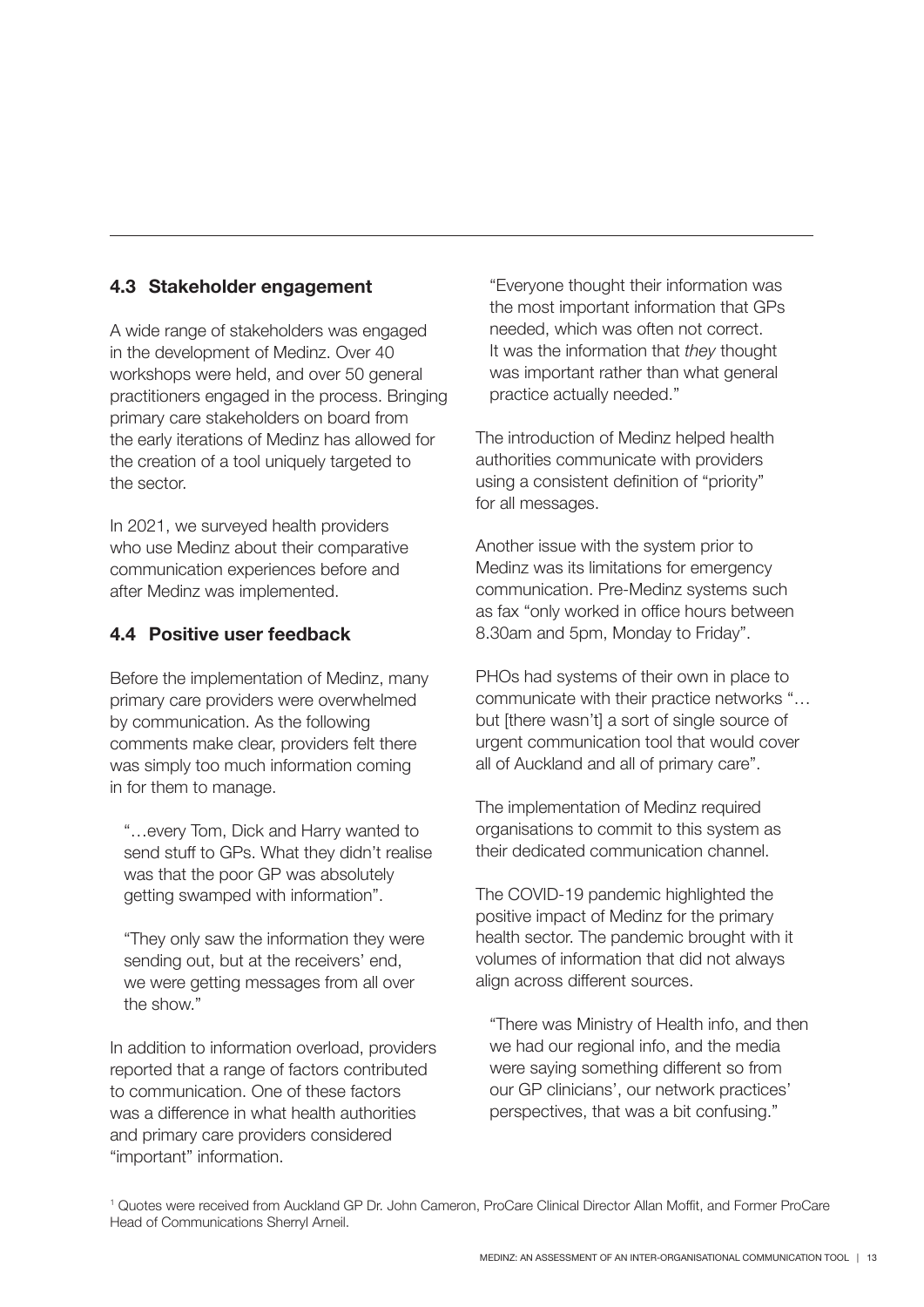Medinz became a trusted, single source of truth when guidelines were rapidly changing, and providers had to adapt swiftly to the latest best practice.

 "The pandemic showed how useful this tool was."

"It's stood its stead definitely over the COVID response, and hopefully it will go into the future."

DHBs and PHOs recognise the usefulness of Medinz as a two-way tool that allows them to gain valuable on-the-ground information in times of crisis.

 "If we set it up, we can actually get the information we want at the same time, so it's a two-way communication stream as well. It's not just a one-way thing."

 "We had an incredibly high response rate when we tried it out as an emergency sort of text and asked practices to respond."

## **5. Limitations**

Implementing direct feedback pathways and accountability structures that ensure compliance with guidelines will carry a significant time cost up front. Some organisations may find that the restrictions on communication under the Medinz guidelines require them to readjust how their communications teams operate. For example, Medinz requires that messages sent at critical, urgent, and routine categories are clinically relevant and will impact clinicians' consultations with patients.

There remain disparities among stakeholder groups of how to prioritise and categorise their messages on the scale of "routine" to "critical". What seems important from a DHB perspective, for example, may not be as relevant for the primary care audience. These differences provide further reason to implement strong feedback pathways that allow stakeholders to build an improved understanding of each other's perspectives.

## **6. Conclusions**

Despite its importance, there has been little documentation or evaluation of communication systems between health authorities and primary care providers. Ongoing development, improvement, and evaluation of these systems is required to better protect patient safety.

However, our findings clearly indicate that Medinz provides a single-channel solution to help streamline and enhance communication. Through its flexible approach to content delivery (synchronous and asynchronous), reciprocal feedback pathways, transparency, good governance, sound operational criteria, and capacity for continuous improvement, Medinz is a robust system that has the potential to be used in other jurisdictions.

## **7. Recommendations**

Our report shows that, within the context of patient safety, the inadequacies of the current communication approach cannot be tolerated. We also find that, following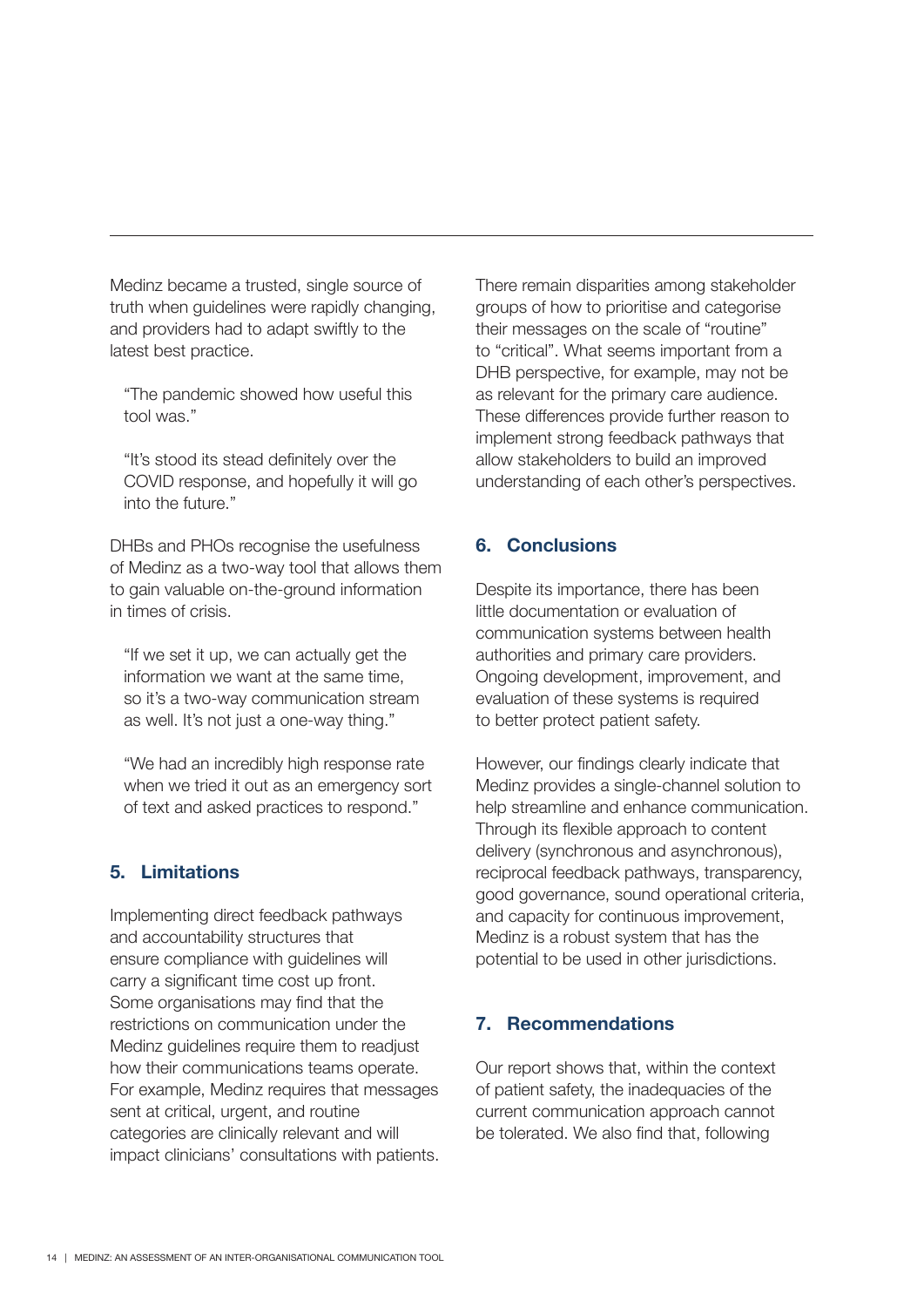the implementation of Medinz, there were significant improvements in communication in the Auckland region.

Thus, we recommend that other regions, in and beyond New Zealand, consider implementing Medinz or a similar system at the interface of health authorities and primary care. For health authorities considering a new approach to communication — whether through Medinz or another channel — we make the following recommendations.

## **Streamline your communication channel/s**

Disparate channels should be merged into, or superseded by, single-channel solutions to eliminate conflicting or redundant messaging. It is important that organisations collaborate to ensure communication is streamlined.

## **Be collaborative**

Collaboration will be crucial for the successful implementation of improved communication systems in the health sector. Leaders across the sector must reimagine healthcare and bridge the silos that divide the system.

## **Develop guidelines for best practice**

Good governance, including for content development and dissemination, is crucial to building, maintaining, and monitoring effective communication across the sector. Particular care must be taken to avoid the overuse of "critical" and "urgent" labels. Appropriate use of these labels ensures that they are effective and trustworthy. We acknowledge that one-way communication systems have

likely persisted due to their ease of use for message-senders. However, we believe that restrictions imposed on communication under communication guidelines are necessary for the protection of clinicians and their patients.

## **Understand your users**

We encourage the sector to adopt a communication system that is responsive to user feedback. Mechanisms for such feedback are key to ensuring communication channels can evolve as users' needs change. Feedback is vital to preventing new communication systems from becoming part of the information overload problem they are designed to solve.

## **8. Acknowledgements**

## *Conflict of Interest*

Healthpoint Ltd gave an unconditional grant to the University of Auckland to cover the summer studentship of one author (DL). The intellectual responsibility was and remains solely that of the University of Auckland